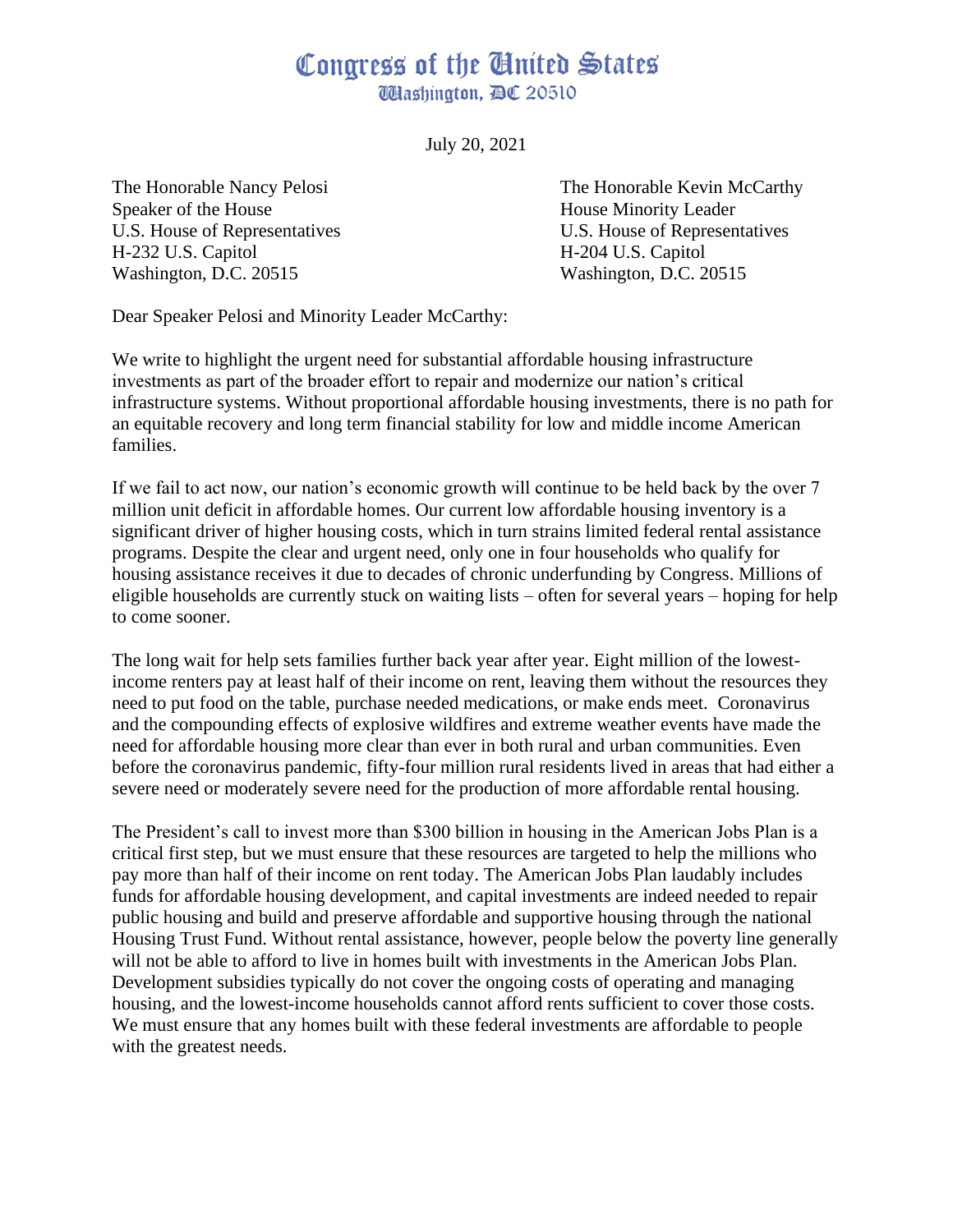For these reasons, we urge you to include at a minimum the following key affordable housing infrastructure programs in the Build Back Better infrastructure package.

- Build on recent investments in short-term, emergency rental assistance by providing multi-year mandatory funding for a major housing voucher expansion to pave the way toward universal rental assistance.
- At least \$70 billion to address the Public Housing repair backlog.
- \$45 billion for the National Housing Trust Fund, of which \$26 billion should be reserved for permanent supportive housing for people experiencing homelessness.

While these programs and funding levels merit additional emphasis, this list should not be regarded as a complete list of all the ways we all can or should act to lower housing costs for American families. For example, Congress should make additional investments to preserve and create affordable housing in rural and tribal communities, address lead-based paint and other home health hazards, increase access to affordable homeownership for people and communities who have been too often locked out, and ensure that all communities provide access to opportunity for those who live and work there. However, we respectfully encourage you to consider these three principal recommendations as minimum housing investments that will help ensure the broader in the Build Back Better infrastructure package delivers broad and equitable benefits to all Americans.

Sincerely,

/s/ Ritchie Torres /s/ Emanuel Cleaver, II United States Representative United States Representative

/s/ Kai Kahele /s/ Bill Pascrell, Jr. United States Representative

/s/ Linda T. Sánchez<br>
United States Representative<br>
United States Representative<br>
United States Representative United States Representative

/s/ Hakeem Jeffries<br>
United States Representative<br>
United States Representative<br>
1991 United States Representative

(s) Ed Perlmutter (s) Suzanne Bonamici<br>
United States Representative (s) United States Representative United States Representative

/s/ Sara Jacobs /s/ Jesús G. "Chuy" García United States Representative United States Representative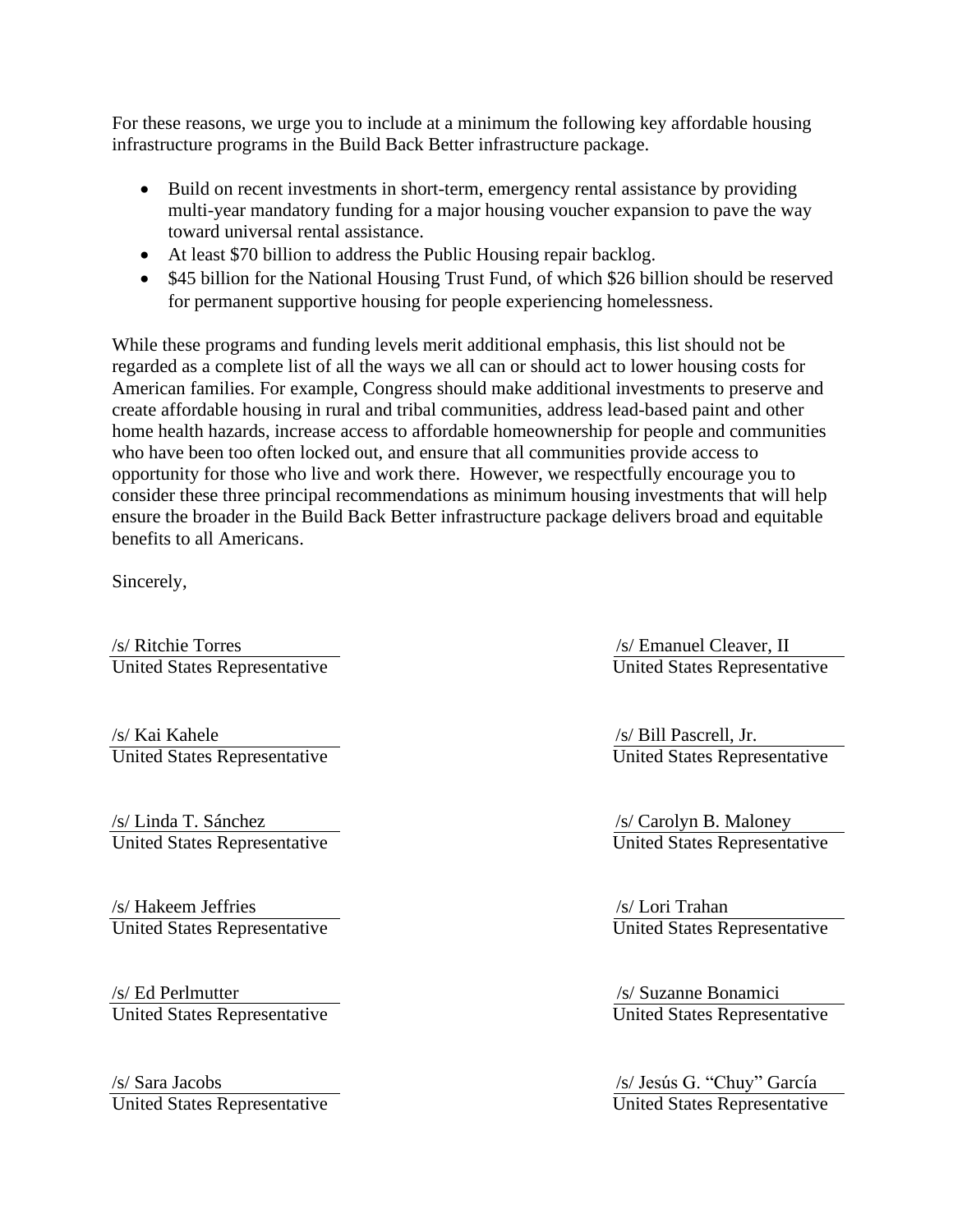/s/ Robin L. Kelly /s/ Rashida Tlaib United States Representative United States Representative

/s/ Ann McLane Kuster /s/ Jerrold Nadler United States Representative United States Representative

/s/ Zoe Lofgren /s/ Earl Blumenauer United States Representative United States Representative

/s/ Frederica S. Wilson /s/ Anna G. Eshoo United States Representative United States Representative

/s/ Ilhan Omar /s/ Jerry McNerney United States Representative United States Representative

/s/ Darren Soto /s/ Stephen F. Lynch United States Representative United States Representative

/s/ Mondaire Jones /s/ Colin Allred United States Representative United States Representative

/s/ Brenda L. Lawrence /s/ Jake Auchincloss United States Representative United States Representative

/s/ Marie Newman /s/ Nanette Diaz Barragán United States Representative United States Representative

/s/ A. Donald McEachin /s/ Karen Bass United States Representative United States Representative

/s/ Nydia M. Velázquez /s/ Tony Cárdenas United States Representative United States Representative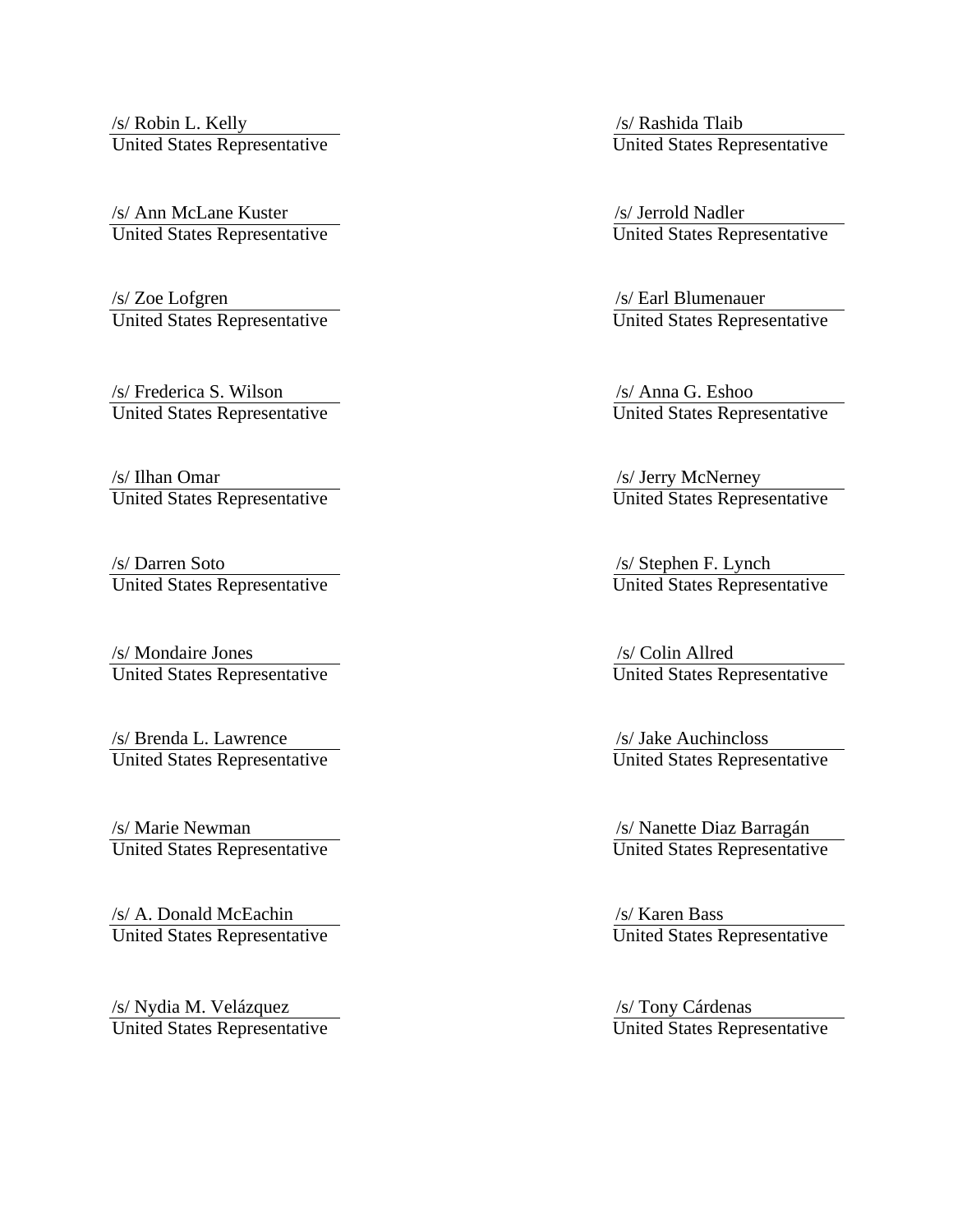/s/ Mike Quigley /s/ Gerald E. Connolly United States Representative United States Representative

(s) Ted W. Lieu (s) Ted W. Lieu (s) Nina Titus (s) Dina Titus (s) Dina Titus (s) United States Representative United States Representative

/s/ Gwen Moore /s/ Donald S. Beyer Jr. United States Representative United States Representative

/s/ C.A. Dutch Ruppersberger /s/ Barbara Lee United States Representative United States Representative

/s/ Adam Smith /s/ Melanie Stansbury United States Representative United States Representative

/s/ Marilyn Strickland<br>
United States Representative<br>
United States Representative United States Representative

/s/ Joe Neguse /s/ Joe Neguse /s/ Deter Welch /s/ Peter Welch /s/ Peter Welch /s/ Peter Welch /s/ Peter Welch /s/  $\frac{1}{s}$  /s/ Peter Welch /s/  $\frac{1}{s}$  /s/ Peter Welch /s/  $\frac{1}{s}$  /s/ Peter Welch /s/  $\frac{1}{s}$  /s/ Pete United States Representative

/s/ James P. McGovern /s/ Alan Lowenthal United States Representative United States Representative

/s/ Raúl M. Grijalva<br>
United States Representative<br>
United States Representative<br>
Vinted States Representative United States Representative

/s/ Henry C. "Hank" Johnson, Jr. /s/ Mark Pocan United States Representative United States Representative

(s) Eleanor Holmes Norton (s) Jamaal Bowman, Ed.D.<br>
United States Representative (s) United States Representative United States Representative

/s/ Donald M. Payne, Jr. /s/ Adriano Espaillat United States Representative United States Representative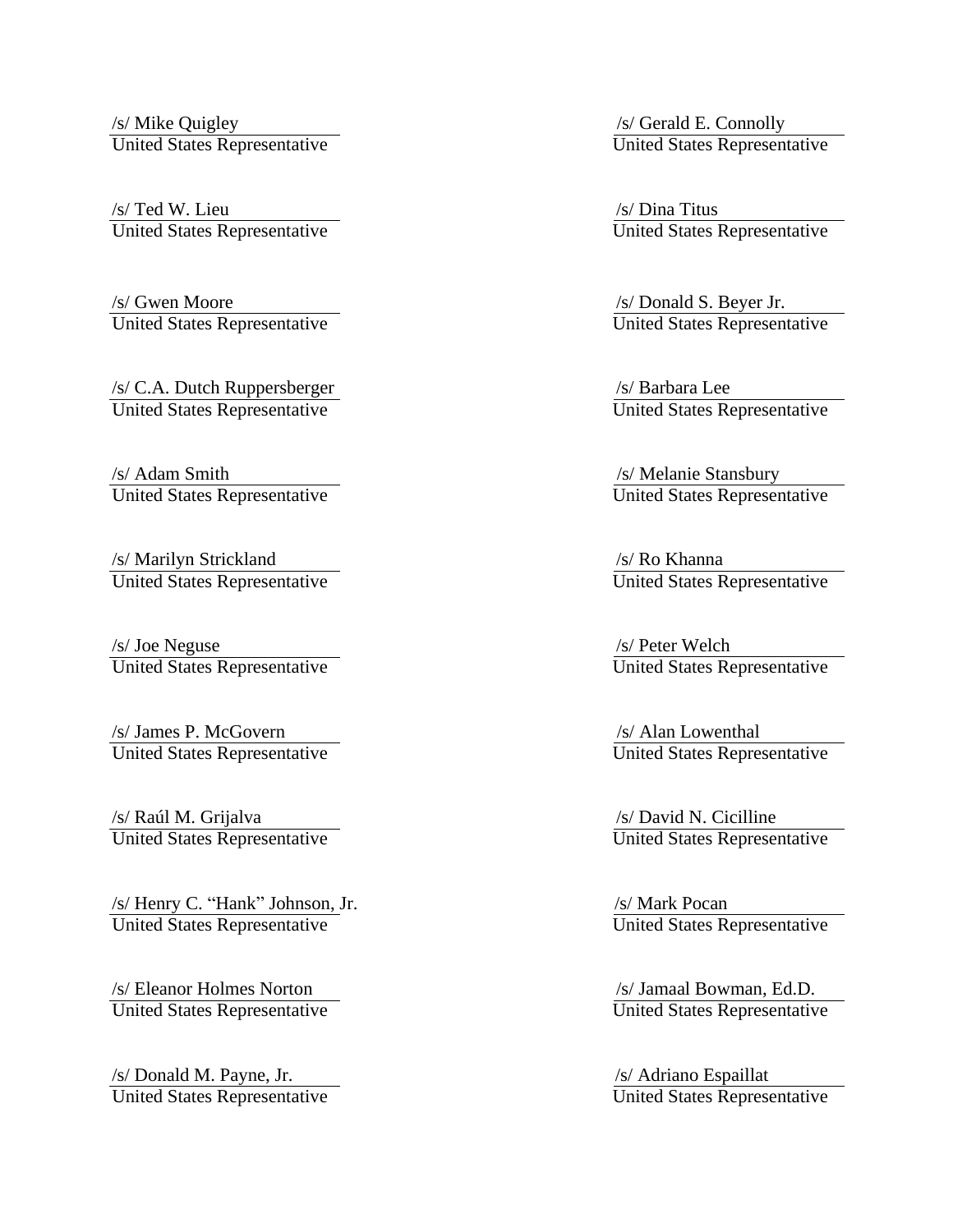/s/ Judy Chu /s/ Bonnie Watson Coleman United States Representative United States Representative

/s/ Nikema Williams /s/ Bobby L. Rush United States Representative United States Representative

/s/ André Carson /s/ Yvette D. Clarke United States Representative United States Representative

/s/ Sheila Jackson Lee /s/ Mary Gay Scanlon United States Representative United States Representative

United States Representative

/s/ Alma S. Adams, Ph.D.<br>
United States Representative United States Re

/s/ Cori Bush /s/ Jan Schakowsky<br>
United States Representative United States Repres

(s) Steve Cohen /s/ Steve Cohen /s/ Kathleen M. Rice<br>
United States Representative United States Representative United States Representative

/s/ David Trone /s/ Al Lawson<br>United States Representative / /s/ Al Lawson<br>United States Representative United States Representative

/s/ Ayanna Pressley<br>
United States Representative<br>
United States Representative<br>
United States Representative United States Representative

/s/ Mark DeSaulnier /s/ Stacey E. Plaskett United States Representative

/s/ Alexandria Ocasio-Cortez /s/ Andy Levin United States Representative United States Representative

/s/ Grace Meng<br>
United States Representative<br>
United States Representative<br>
United States Representative

United States Representative

United States Representative